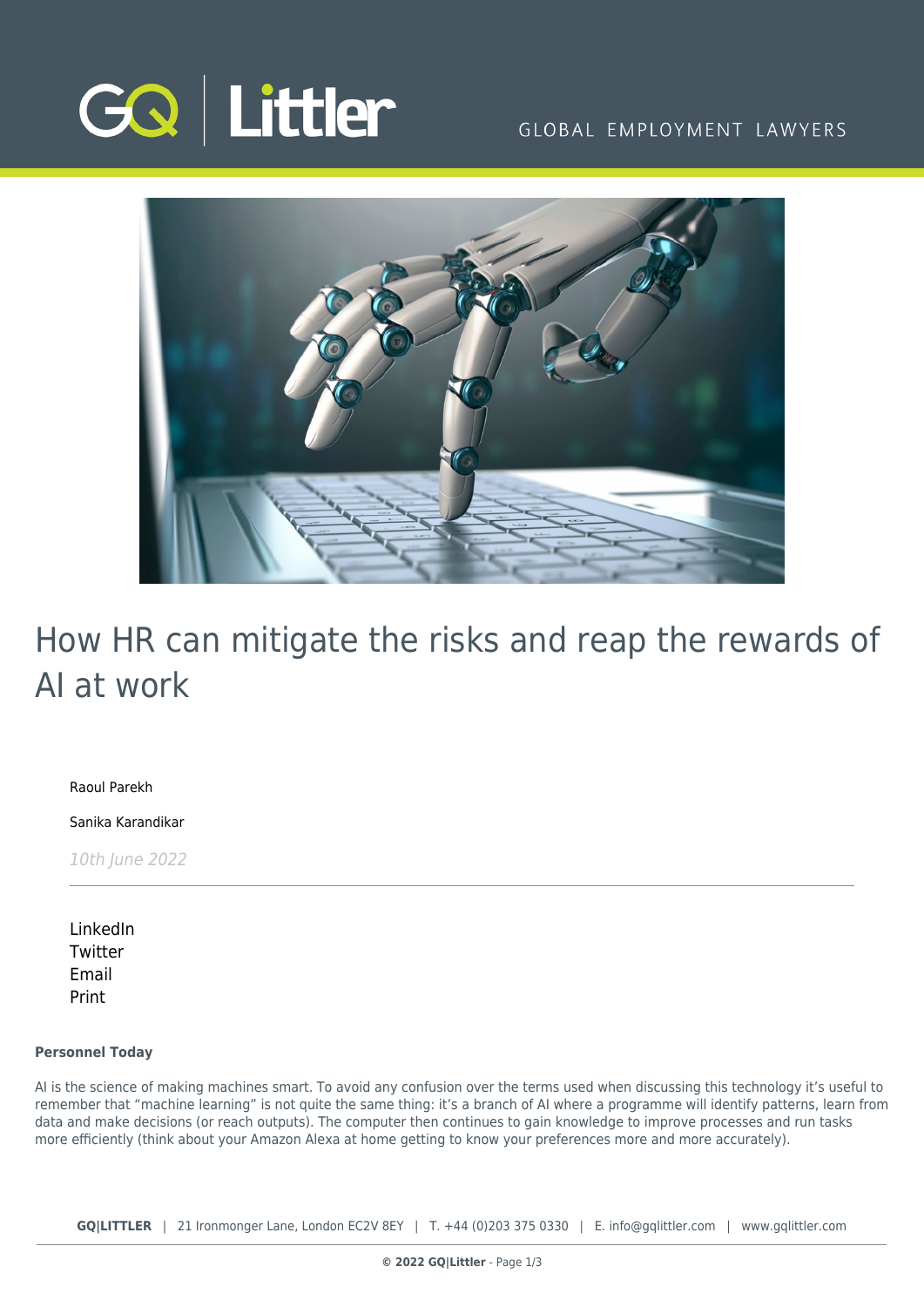# GQ Littler

#### Using AI in recruitment

AI tools can help HR teams during the recruitment process, by shortlisting candidates and even conducting video interviews. However, these tools are only as good as their human inputs, however, and if the data inputted is skewed or has a particular bias, the tool may not know any better than to penalise traits in candidates' applications which the employer had not anticipated or intended.

For example, if an employer gathers copies of past successful CVs and uses this data to target who are likely to be successful candidates – if past hiring practice was to hire mostly men, it's likely the AI tool will flag CVs of anyone who is not a man as undesirable. Indeed, Amazon had this exact problem and had to scrap the use of the AI tool in question 2018.

To mitigate the risk of discriminatory recruitment practices, employers should:

- **Ask lots of questions** before employers buy any AI software, they should ask the developers what is in the data set and how the tool works, whether any measures have been taken to prevent discrimination (for example, consultation with a diversity consultant/having a diverse team of developers) and whether the developer can give any references from similar employers who have bought their tool.
- Test testing the product alongside implementing it; for example, by testing a sample of the live data to check what the results would be if the process had been carried out manually, which could help when defending allegations of unfairness and discrimination. This will help show that the results would have been the same or similar even if the AI tool had not been used.
- **Carry out a pre-emptive equality impact assessment -** there is no legislation requiring this for private sector employers but doing so would involve identifying any negative impact the proposed AI may have on certain groups, taking action to redress them or alternatively explaining why the employer has chosen to go ahead.

#### Monitoring employees

With working remotely now the norm, employers are increasingly using AI tools to monitor employees during the working day to measure productivity and performance, use of social media or to prevent the loss of confidential information. However, employees have a reasonable expectation of privacy in the workplace and so monitoring employees in this way can create both legal and employee relations risks if an employer's behaviour is not reasonable and proportionate. To mitigate these risks, employers could:

- **Tell employees what they're doing and set expectations** make sure any data privacy documentation and/or contractual documentation explains to employees the ways in which they will be monitored, what exactly will be monitored (for example, internet use, telephone) and the information relating to them which an employer will hold and for what purpose.
- **Don't monitor for the sake of it** employers shouldn't collect more information than is reasonably necessary. For example, a tool that monitors an employee's every key stroke and mouse movements or switches on webcams is very likely to be excessive.
- **Carry out an impact assessment** if employers are going to monitor on a large scale, they will need to carry out and document a data protection impact assessment.
- **Question the data** employers should consider individual employee circumstances and not take the AI tool's recommendations at face value. For example, there may be a reason why someone has been less productive on a certain day or at certain times of day – childcare responsibilities for example – and employers should be wary of not indirectly discriminating against employees.

#### Redundancy

If employers are carrying out large-scale redundancy process where there is a need to interview large numbers of employees, there are AI tools that can conduct interviews to assess employees as part of the redundancy selection process.

Similar to when using AI for recruitment, a tool can be programmed to pick up on and rate more highly certain words. The issues here can arise if employers let the AI tool make decisions without a human element or understanding of how the tool has come to its decisions, and then have to defend unfair dismissal claims where the burden is on the employer to show that they dismissed for a fair reason, followed a fair process and that dismissal was a reasonable response in the circumstances.

Indeed, Estée Lauder had this problem recently when [two make-up artists brought a claim](https://www.personneltoday.com/hr/estee-lauder-women-sacked-by-algorithm-redundancy-software-hirevue-automation/) and the employer was not able to adequately explain how the AI tool had come to the decision to make them redundant.

To best protect themselves, employers could:

- **Keep a human element** managers need to be able to explain why an employee out of a pool is being made redundant and should be involved at all stages of the process. Think of the AI tool's outputs as a suggestion rather than a definitive answer.
- **Keep a paper trail** this is key! Document the results of any testing you carry out and keep record of any information you can glean from the AI developer of how the tool comes to decisions and the data set that is inputted.

**GQ|LITTLER** | 21 Ironmonger Lane, London EC2V 8EY | T. [+44 \(0\)203 375 0330](https://www.bg-pdf.co.uk/_GQ/tel:+442033750330) | E. [info@gqlittler.com](mailto:info@gqlittler.com) | [www.gqlittler.com](https://www.gqlittler.com)